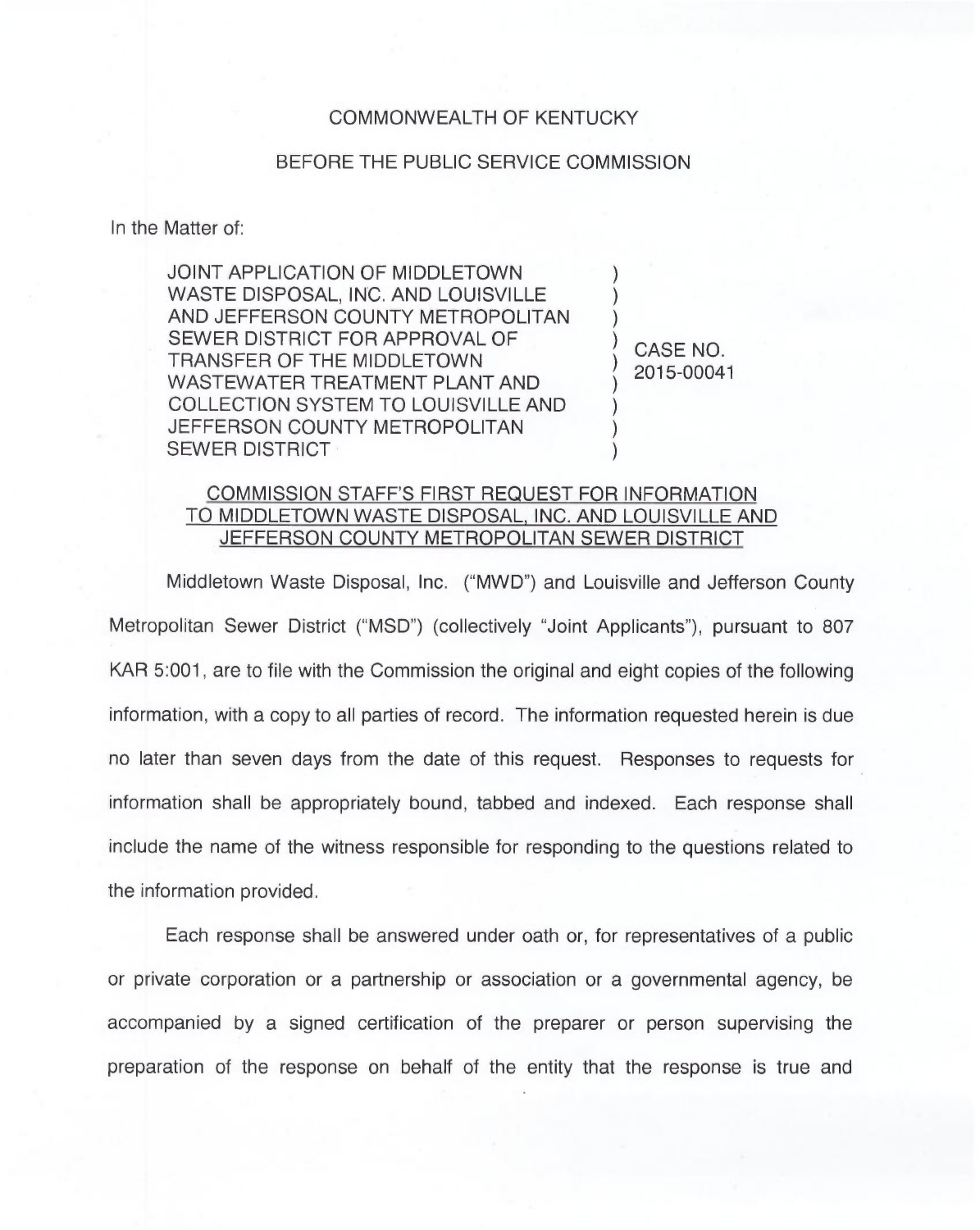accurate to the best of that person's knowledge, information, and belief formed after a reasonable inquiry.

Joint Applicants shall make timely amendment to any prior response if they obtain information which indicates that the response was incorrect when made or, though correct when made, is now incorrect in any material respect. For any request to which Joint Applicants fail or refuse to furnish all or part of the requested information, Joint Applicants shall provide a written explanation of the specific grounds for their failure to completely and precisely respond.

Careful attention should be given to copied material to ensure its legibility. When the requested information has been previously provided in this proceeding in the requested format, reference may be made to the specific location of that information in responding to this request. When applicable, the requested information shall be separately provided for total utility operations and jurisdictional operations. When filing a paper containing personal information, Joint Applicants shall, in accordance with 807 KAR 5:001, Section 4(10), encrypt or redact the paper so that personal information cannot be read.

1. The Annual Report of Middletown Waste Disposal, Inc., to the Public Service Commission for Year Ended December 31, 2013 ("2013 Annual Report") at page 13 of 44 does not contain an end of year balance amount for customer deposits. With regard to customer deposits, please answer the following:

a. Confirm that MWD does not hold any customer deposits.

b. If MWD holds any customer deposits, state whether MWD will refund the deposits that it holds, transfer the deposited funds to MSD, or apply or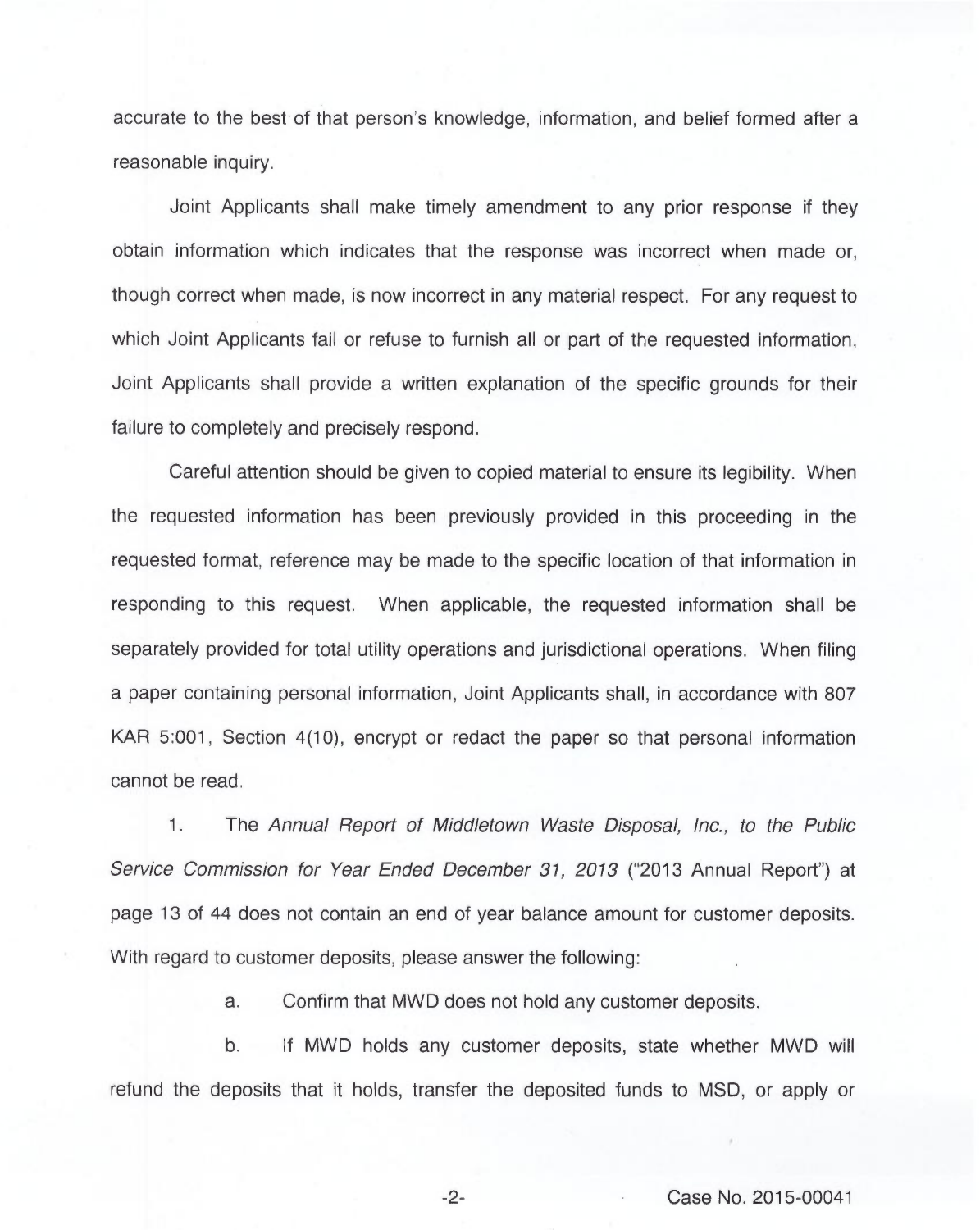transfer the funds to another use. If MWD plans to apply or transfer the funds to another use, then identify the other use.

2. Refer to the Joint Application, page 3. It states that in order to treat the wastewater from the newly acquired collection system, MSD must divert the flows from the MWD treatment plant. Describe how wastewater flow in the existing MWD system will be conveyed to the treatment facilities in the MSD system. Include with the description a schematic which depicts any physical connections to be made between the existing MWD system and the MSD system.

Upon completion of the transfer, state what rates will be charged to 3. current MWD customers.

a. If the rates to be charged are current MSD rates, provide a schedule that shows the current rates charged to MSD customers.

b. The current flat rate for a single-family residential customer is \$19.89 per month. If the rates to be charged are higher than the current flat rate, state whether MWD has provided notice of the potential increase in rates associated with this application. If so, provide a copy of the notice(s).

Caun D. Buenwell

Executive Director Public Service Commission P.O. Box 615 Frankfort, Kentucky 40602

DATED **MAR 0 4 2015** 

cc: Parties of Record

Case No. 2015-00041